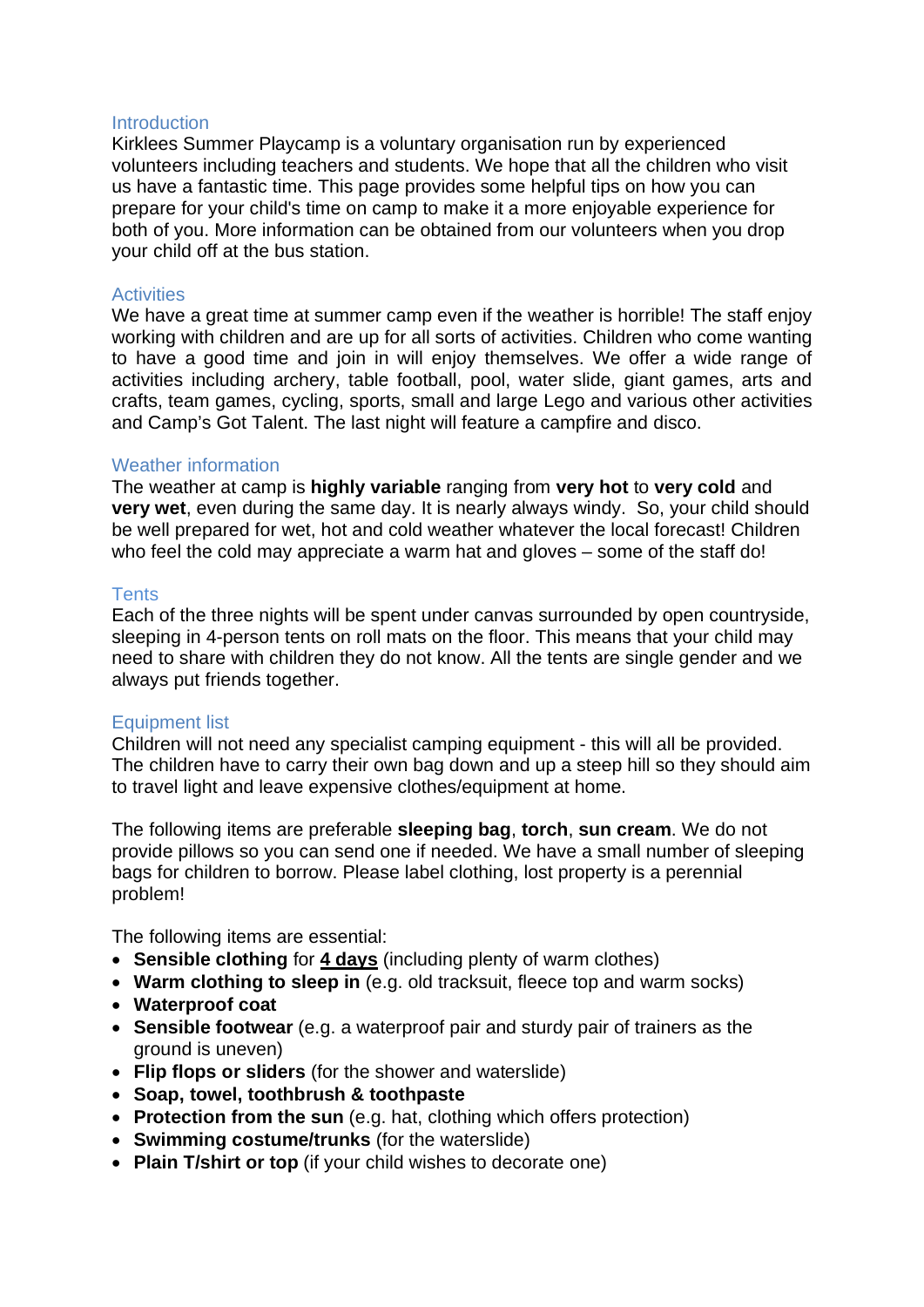The children are welcome to bring spending money but there are no shops - just a tuck shop selling sweets, crisps, drinks, glow sticks and small souvenirs. We think that £5 - £10 is a sensible amount. We place the children's money in the camp bank for safekeeping.

# Mobile phones and valuables

We cannot take responsibility for any loss or damage. The children find it very difficult to look after things carefully in their tent and in the field. If you do send any valuables, we will lock them away and children can ask for them whenever they wish to use them between the hours of 9.00am and 9.00pm. Unless there is a serious problem, access to phones and games is not allowed after 9.00pm to ensure that other children are not disturbed. You might find it helpful to label important items and clothing as this makes it easier for us to return lost property.

# Food and snacks

Breakfast is cereal and toast with a hot drink. Tea on the first night and lunch for days 2 and 3 is a cooked meal. Lunch on the final day and tea is sandwiches or sausage/cheese roll. At supper we serve hot chocolate and during the day there is a plentiful supply of fruit. We also have a mid-morning and afternoon break with juice. If it is very cold, we will also offer a hot drink. We provide a full vegetarian menu and we also cater for Halal and we will provide all eating equipment. If your child has further requirements, please let us know.

# How we handle medical problems

We offer more than First Aid, as we try to take your place while your child is in our care. It is important that all health problems, allergies, medications and special diets are listed on your child's camp form. All medicines will be looked after and administered by the camp first aider (this includes inhalers & creams). Please send them in a bag, clearly labelled with your child's name and the dosage. **No** medicines should stay in a child's tent or bag without your written consent and the knowledge of the first aider.

Hospital visits are rare, but can happen. If your child has a mild asthma attack or relatively minor accident we will contact you to see if you wish to take your child to the hospital or doctor. We may be able to do this on your behalf. If there is a major accident, major asthma attack or sudden serious illness where we need to use an ambulance, we would phone you immediately after phoning 999. Provided that you have agreed on the camp form, we can authorise appropriate examination and emergency treatment and if necessary the administration of anaesthetics (in case of accident, or illness) to your child.

If you have agreed on the form, we will administer Paracetamol, Ibroprofen, throat lozenges, sore mouth gel or Anti-histamine to your child in cases of illness. We only give these if you have signed to give permission and we usually try simpler treatments first (see below). If you wish to be contacted before any of these are given at any time, please write to confirm this. Otherwise, we will assume that you are happy for us to go ahead. We will let you know of any treatment as you collect your child at the end of camp.

If your child:

• has a **headache**, we will a) give water and encourage them to rest, b) give paracetamol, c) contact you if they do not get better